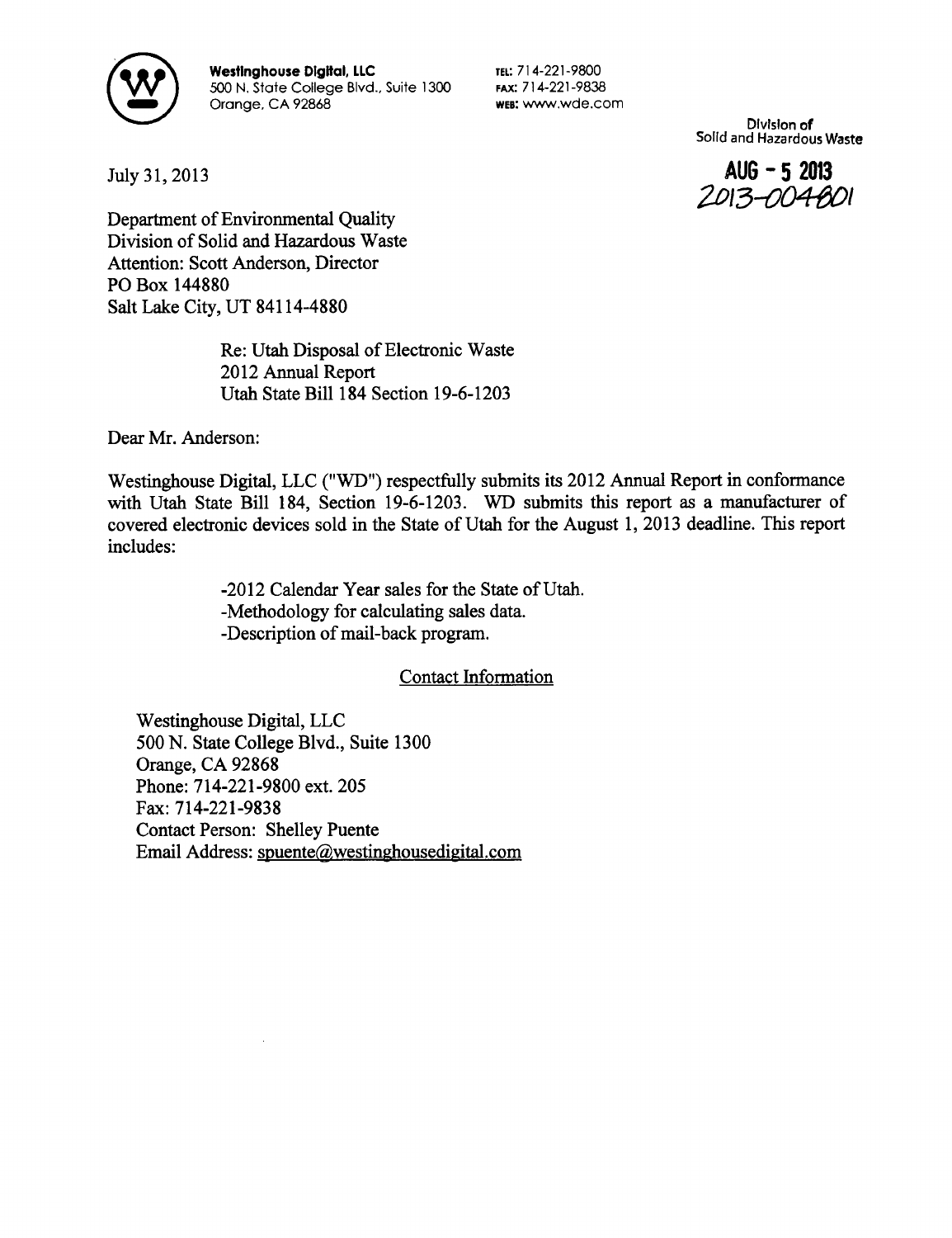$\mathcal{A}$ 

## **Number of Covered Electronic Devices Sold in Utah between 1/1/12 - 12/31/12**

| <b>MODEL</b> | <b>QUANTITY</b> | 2012 Weight w/ Stand | <b>TOTAL WEIGHT</b> |
|--------------|-----------------|----------------------|---------------------|
| CW24T9BW     | 4,900           | 12.3                 | 60,270              |
| CW24T9PW     | 2,785           | 12.3                 | 34,256              |
| CW26S3CW     | 30,145          | 14.82                | 446,749             |
| CW37T6DW     | 4,100           | 28.7                 | 117,670             |
| CW39T8RW     | 16,312          | 29.5                 | 481,204             |
| CW40T2RW     | 61,701          | 31.54                | 1,946,050           |
| CW40T6DW     | 29,830          | 31.54                | 940,838             |
| CW40T8GW     | 37,704          | 31.54                | 1,189,184           |
| CW46T6DW     | 4,950           | 46.2                 | 228,690             |
| CW46T9FW     | 28,200          | 46.2                 | 1,302,840           |
| CW50T9XW     | 28,580          | 46.5                 | 1,328,970           |
| CW50T9YW     | 28,561          | 46.5                 | 1,328,087           |
| EW19S4JW     | 15,598          | 6.17                 | 96,240              |
| EW24T3LW     | 21,376          | 9.4                  | 200,934             |
| EW24T7EW     | 39,333          | 9                    | 353,997             |
| EW24T8FW     | 34,988          | 9                    | 314,892             |
| EW32S3PW     | 59,726          | 15                   | 895,890             |
| EW32S5KW     | 48,606          | 14                   | 680,484             |
| EW32S5UW     | 56,754          | 15                   | 851,310             |
| EW37S5KW     | 29,944          | 21                   | 628,824             |
| EW39T4LZ     | 14,120          | 25.7                 | 362,884             |
| EW39T5KW     | 17,721          | 21.64                | 383,482             |
| EW39T6MZ     | 16,433          | 25.7                 | 422,328             |
| EW40T2XW     | 11,117          | 33.4                 | 371,308             |
| EW40T4FW     | 17,974          | 29.41                | 528,615             |
| EW46T4LZ     | 5,932           | 33.33                | 197,714             |
| EW50T5KW     | 9,858           | 36                   | 354,888             |
| LD-2240      | 157,009         | 10 <sub>1</sub>      | 1,570,090           |
| LD-2480      | 81,914          | 9                    | 737,226             |
| LD-2655VX    | 18              | 11.2                 | 202                 |
| LD-2657DF    | $\mathbf{1}$    | 11.2                 | 11                  |
| LD-2680      | 19              | 11.2                 | 213                 |
| LD-2685VX    | 8               | 11.2                 | 90                  |
| LD-3237      | 31,587          | 14.55                | 459,591             |
| LD-3240      | 12,894          | 14.55                | 187,608             |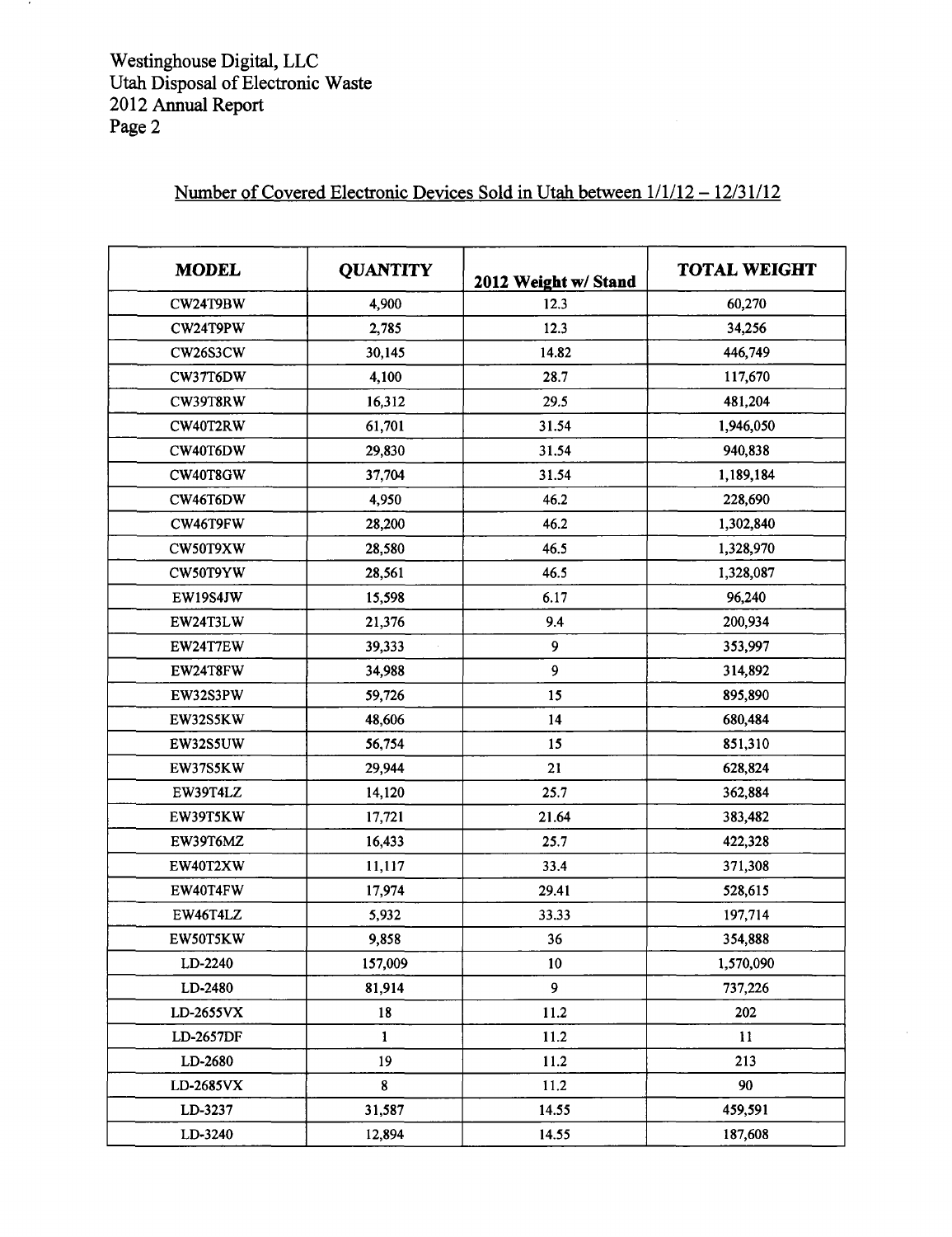Westinghouse Digital, LLC Utah Disposal of Electronic Waste 2012 Annual Report Page 3

| LD-3255VX         | 18                      | 14.55 | 262       |
|-------------------|-------------------------|-------|-----------|
| LD-3260           | 3,431                   | 14.55 | 49,921    |
| LD-3265           | 68,260                  | 14.55 | 993,183   |
| LD-3280           | 1,865                   | 14.55 | 27,136    |
| LD-4070Z          | 90                      | 31.75 | 2,858     |
| LD-4080           | 66                      | 31.75 | 2,096     |
| LD-4258           | 493                     | 29.8  | 14,691    |
| LD-4655VX         | 17,934                  | 38.1  | 683,285   |
| LD-4680           | 10,610                  | 38.1  | 404,241   |
| LD-4695           | 23,018                  | 38.1  | 876,986   |
| LD-5580Z          | 332                     | 67    | 22,244    |
| LTV-32W1          | $\mathbf{1}$            | 30    | 30        |
| LTV-32W6 HD       | $\mathbf{1}$            | 30    | 30        |
| SK-26H520S        | 1                       | 23.6  | 24        |
| <b>SK-26H570D</b> | 4                       | 23.6  | 94        |
| <b>SK-26H640G</b> | 8                       | 16.3  | 130       |
| <b>SK-26H730S</b> | 19                      | 236   | 4,484     |
| SK-26H735S        | $\mathbf{2}$            | 23.6  | 47        |
| <b>SK-32H240S</b> | $\mathbf{1}$            | 32.6  | 33        |
| <b>SK-32H540S</b> | 9                       | 32.6  | 293       |
| <b>SK-32H570D</b> | 9                       | 34.4  | 310       |
| SK-32H590D        | $\mathbf{2}$            | 34.4  | 69        |
| SK-32H640G        | $\mathbf{1}$            | 24    | 24        |
| <b>TX-42F430S</b> | $\mathbf{1}$            | 60.6  | 61        |
| <b>TX-42F450S</b> | 10                      | 60.6  | 606       |
| TX-42F810G        | $\overline{\mathbf{4}}$ | 36.5  | 146       |
| TX-42F970Z        | $\overline{2}$          | 36.5  | 73        |
| <b>TX-47F430S</b> | $\overline{\mathbf{3}}$ | 70.1  | 210       |
| UW32S3PW          | 72,562                  | 15.5  | 1,124,711 |
| UW32SC1W          | 56,472                  | 15.5  | 875,316   |
| <b>UW37SC1W</b>   | 7,458                   | 17.74 | 132,305   |
| UW39T7HW          | 1,000                   | 28.7  | 28,700    |
| <b>UW40T2BW</b>   | 30,129                  | 29.4  | 885,793   |
| UW40T3PW          | 19,801                  | 29.4  | 582,149   |
| <b>UW40T8LW</b>   | 8,000                   | 29.4  | 235,200   |
| UW40TA2W          | 588                     | 29.4  | 17,287    |
| UW40TC1W          | 73,201                  | 29.4  | 2,152,109 |
| VR-2218           | 2,902                   | 11.3  | 32,793    |
| VR-2418           | 10,210                  | 12.3  | 125,583   |
| <b>VR-2680DF</b>  | 116                     | 16.3  | 1,891     |
| VR-3215           | 195                     | 25    | 4,875     |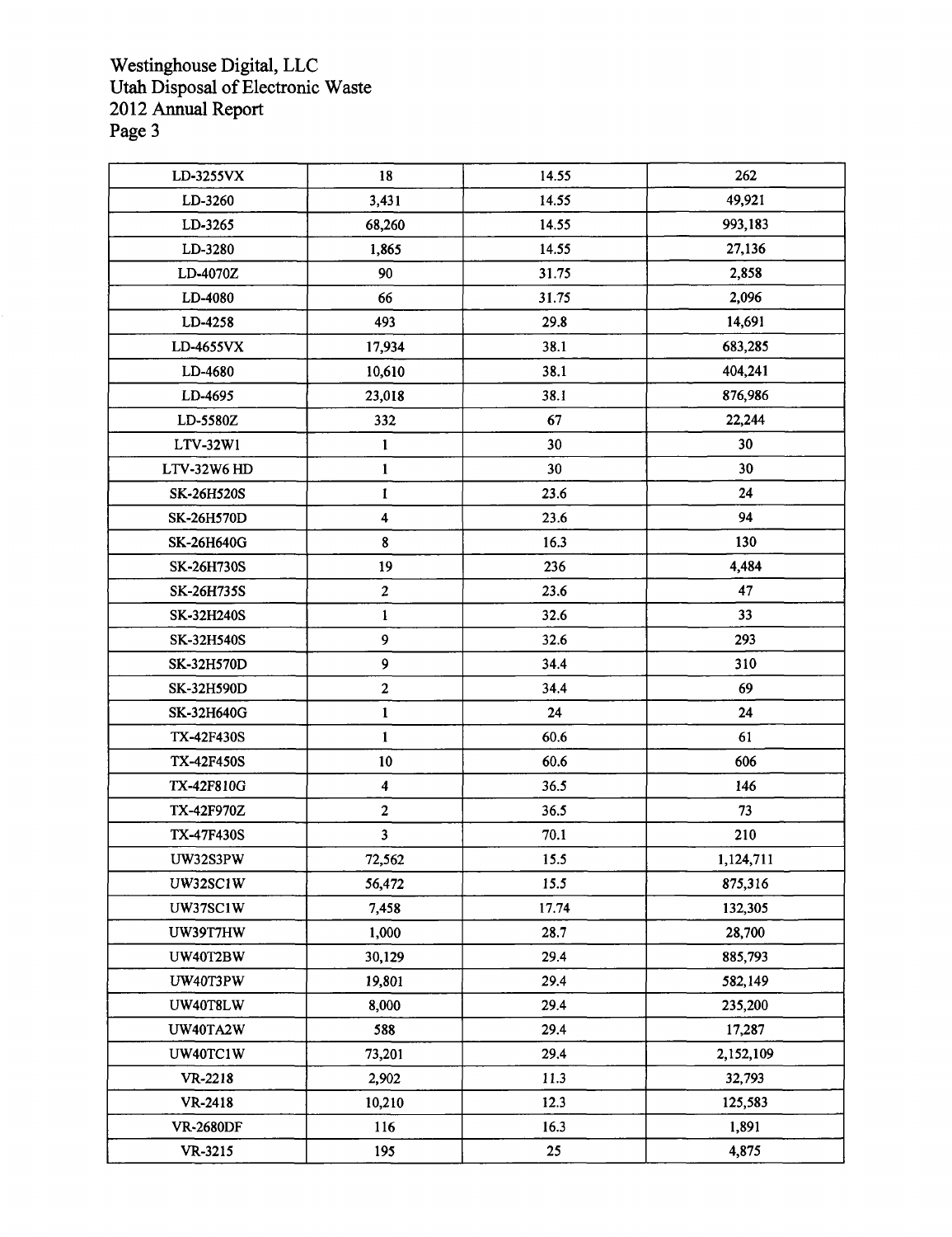Westinghouse Digital, LLC Utah Disposal of Electronic Waste 2012 Annual Report Page 4

| VR-3225             | 90        | 25   | 2,250      |
|---------------------|-----------|------|------------|
| VR-3235             |           | 25   | 25         |
| VR-3236             | 14,927    | 25   | 373,175    |
| <b>VR-3250DF</b>    | 121       | 25   | 3,025      |
| <b>VR-3250DF-RE</b> | 675       | 25   | 16,875     |
| VR-3730             | 11,573    | 30   | 347,190    |
| VR-4025             | 2,301     | 41   | 94,341     |
| VR-4030             | 10,776    | 33.7 | 363,151    |
| <b>VR-4085DF</b>    | 98        | 33.7 | 3,303      |
| <b>VR-4090</b>      | 22,396    | 33.7 | 754,745    |
| <b>VR-5525Z</b>     | 3,151     | 72.8 | 229,393    |
| <b>VR-5535Z</b>     | 19,924    | 80.5 | 1,603,882  |
| <b>Grand Total</b>  | 1,463,280 |      | 32,077,260 |

Total Units Sold in Utah: 13,316 Total Pounds Sold in Utah: 291,903